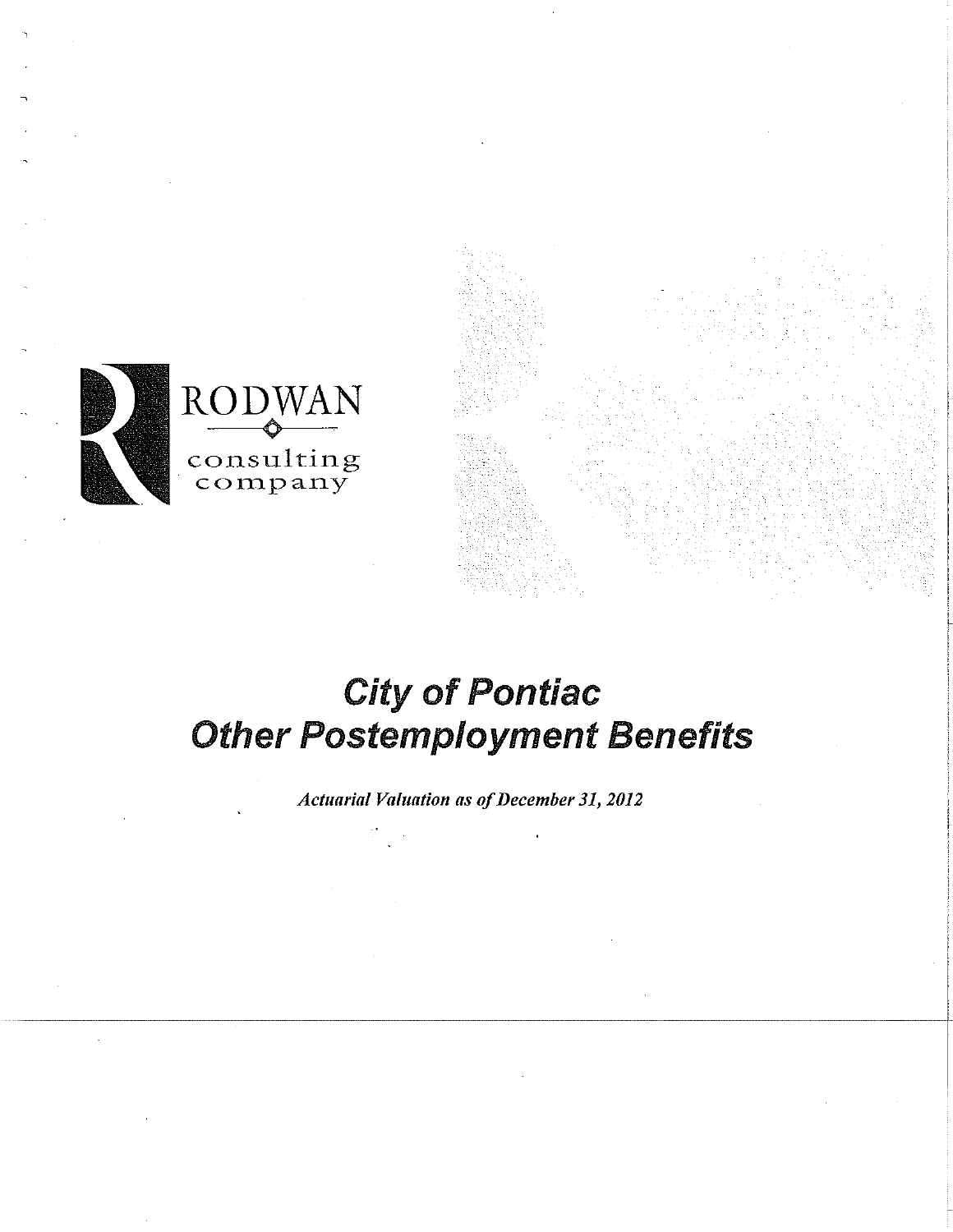Apri130, 2013



City of Pontiac 47450 Woodward Pontiac, Michigan 48342

*This report contains* the results of an actuarial valuation of Other Postemployment Benefits provided by the City of Pontiac which are not covered by the City of Pontiac Police and Fire Employees' VEBA. The valuation was made to determine the computed liabilities and annual required contributions for reporting purposes pursuant to Statements 43 and 45 of the Governmental Accounting Standards Board.

*The dute of tile valuution* was December 31, 2012.

*This valuation has been conducted* in accordance with generally accepted actuarial principles and practices. Data concerning active members, retirees and beneficiaries was provided by the City. This data has been reviewed for reasonableness, but no attempt has been made to audit such information. This valuation was prepared under the supervision of a Member of the American Academy of Actuaries who meets the qualification standards of the American Academy of Actuaries to render the actuarial opinions contained herein.

Respectfully submitted,

Venice Marco Sandin Whodwan

Denise M. Jones Senior Consultant

Sandra W. Rodwan Member, American Academy of Actuaries

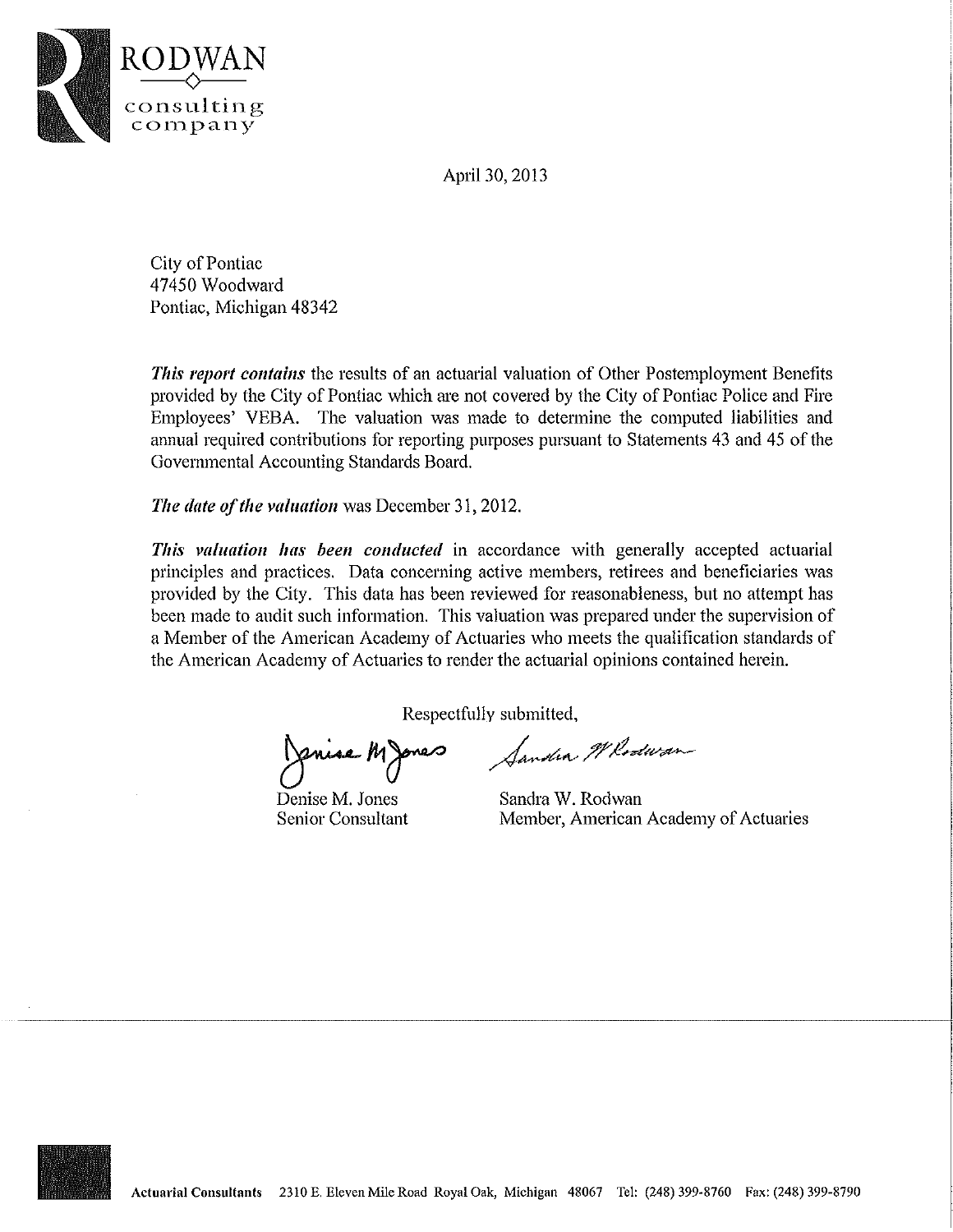### **Table of Contents**

### **Section One: Valuation Summary**

|--|

#### **Section Two: Actuarial Calculations - Funding**

|--|--|

|--|

|--|

### **Section Three: Benefit Provisions**

#### **Section Four: Actuarial Assumptions and Methods**

|--|

#### **Section Five: Valuation Data**

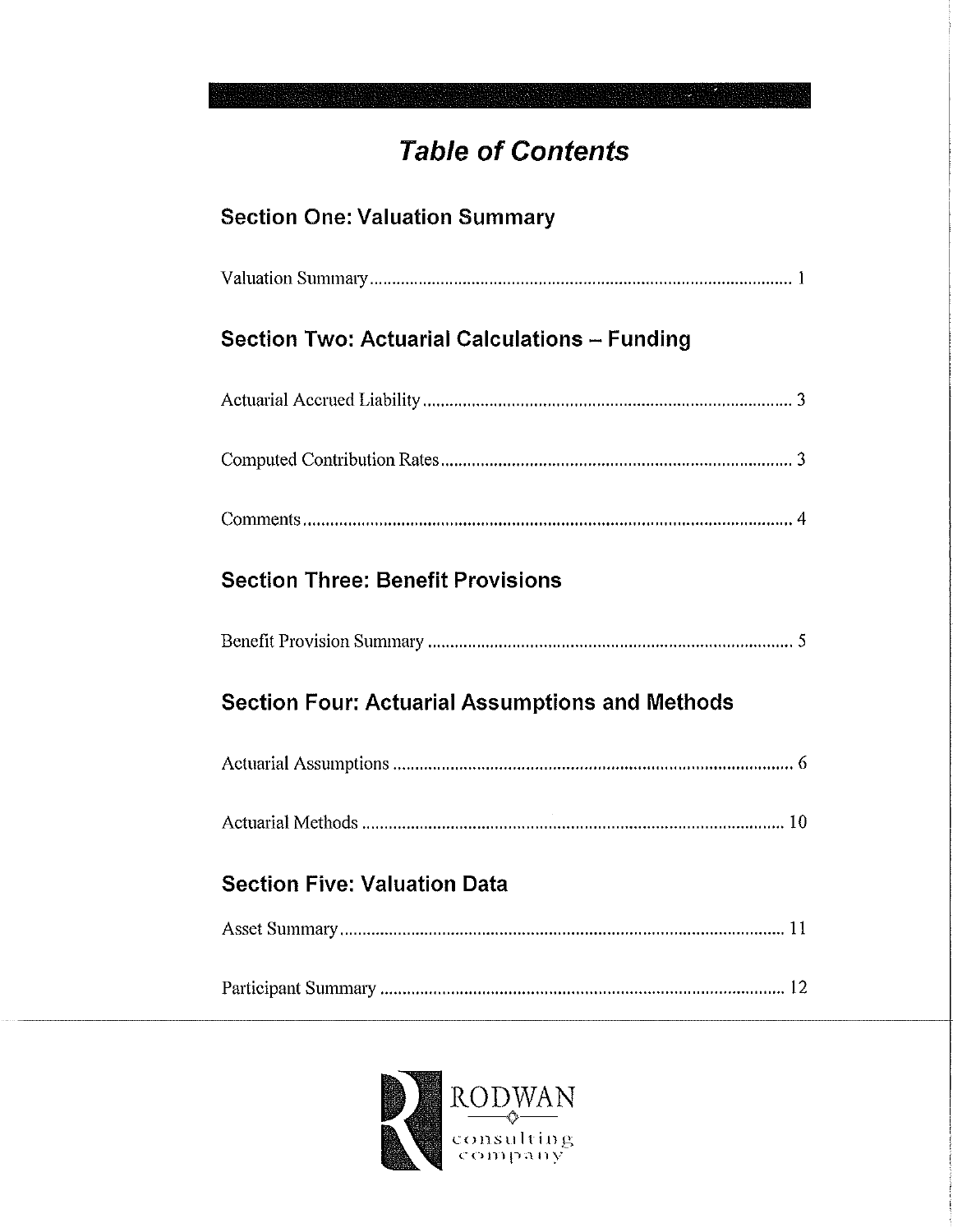**Section One:** 

# **Valuation Summary**

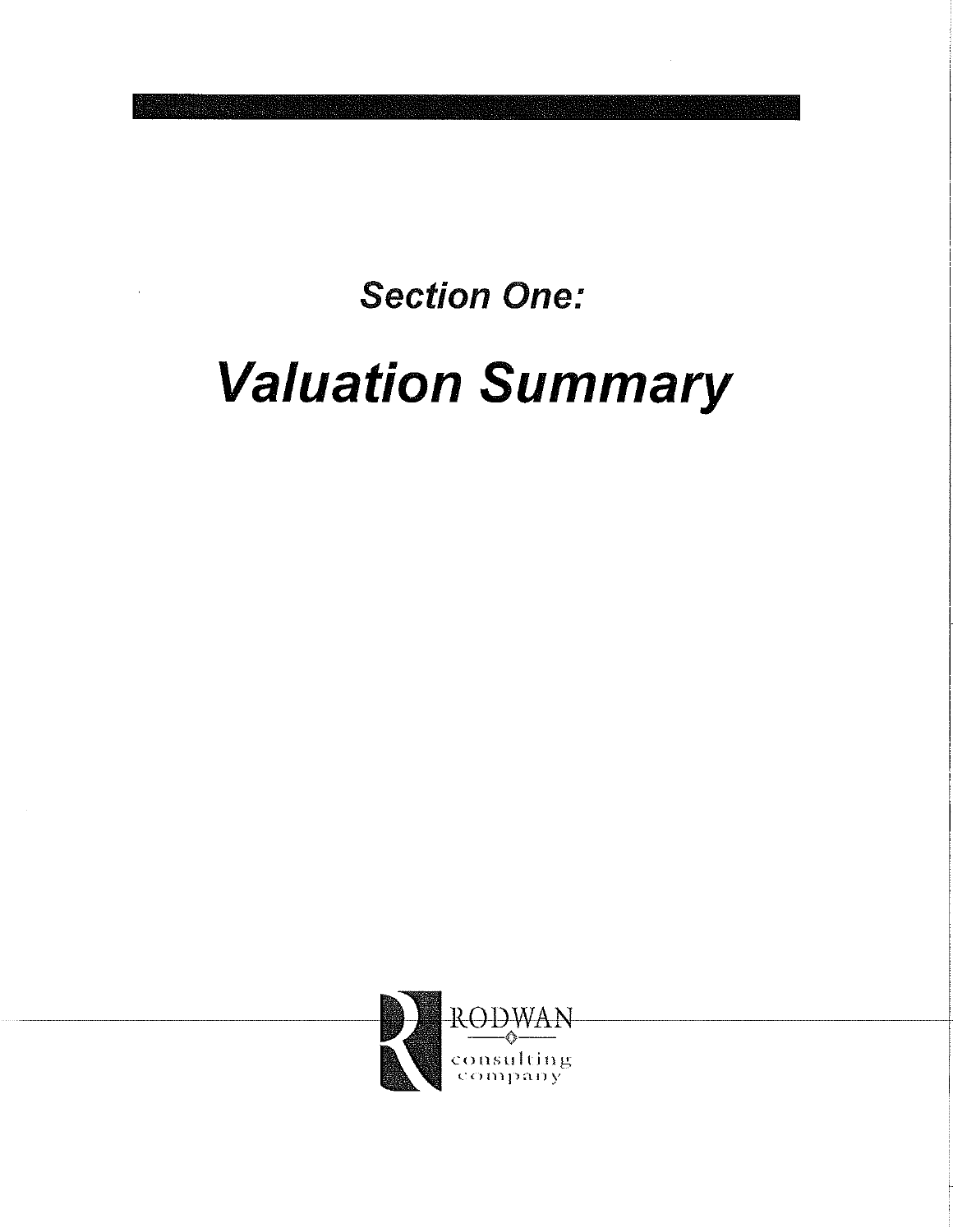#### Purpose of Valuation

The purpose of this actuarial valuation of the City of Pontiac General Employees Other Postemployment Benefits as of December 31, 2012 is to:

 $\triangle$  Compute the liabilities and contribution amounts associated with post-employment health and life insurance benefits likely to be paid on behalf of current retired, inactive vested and active employees which are not covered by the City of Pontiac Police and Fire Employees' VEBA.

This information is provided for repotiing purposes pursuant to Statements 43 and 45 of the Governmental Accounting Standards Board.

#### Assumptions Used in the Valuation

The liabilities and mmual required contributions are vety sensitive to the long-term assumptions used in making the valuation. The assumptions used in making this valuation, summarized in Section Four, are only one reasonable set out of a large number of possibilities. To the extent that actual experience differs from the long-term assumptions, the liabilities and contribution rates will be greater or less than those indicated in this report. The assumptions having the greatest impact are the rate of medical care inflation and the investment return rate. We have assumed a 10.0% annual increase for medical care inflation in the first year, decreasing in increments of 0.5% over the next 12 years to the ultimate 4.0% assumption. The assumed investment return rate was 5.0%. This rate assumes no pre-funding. Please refer to Comments 2 and 3 on pages 4 and 5. Liabilities and computed contributions can change significantly in fhture years depending upon the actual and assumed rates of medical care inflation, investment return (discount rate), benefit provisions and demographics of the participant group.

#### Actuarial Accrued Liabilities

Accrued liabilities of the postemployment health benefits as of December 31, 2012, were computed to be \$154,890,258. Of this amount, \$3,400,062 was attributable to current active employees, \$22,303,450 was attributable to inactive vested participants and \$129,186,746 was attributable to current retirees.

#### Funding Value of Assets

There were no assets reported for the valuation.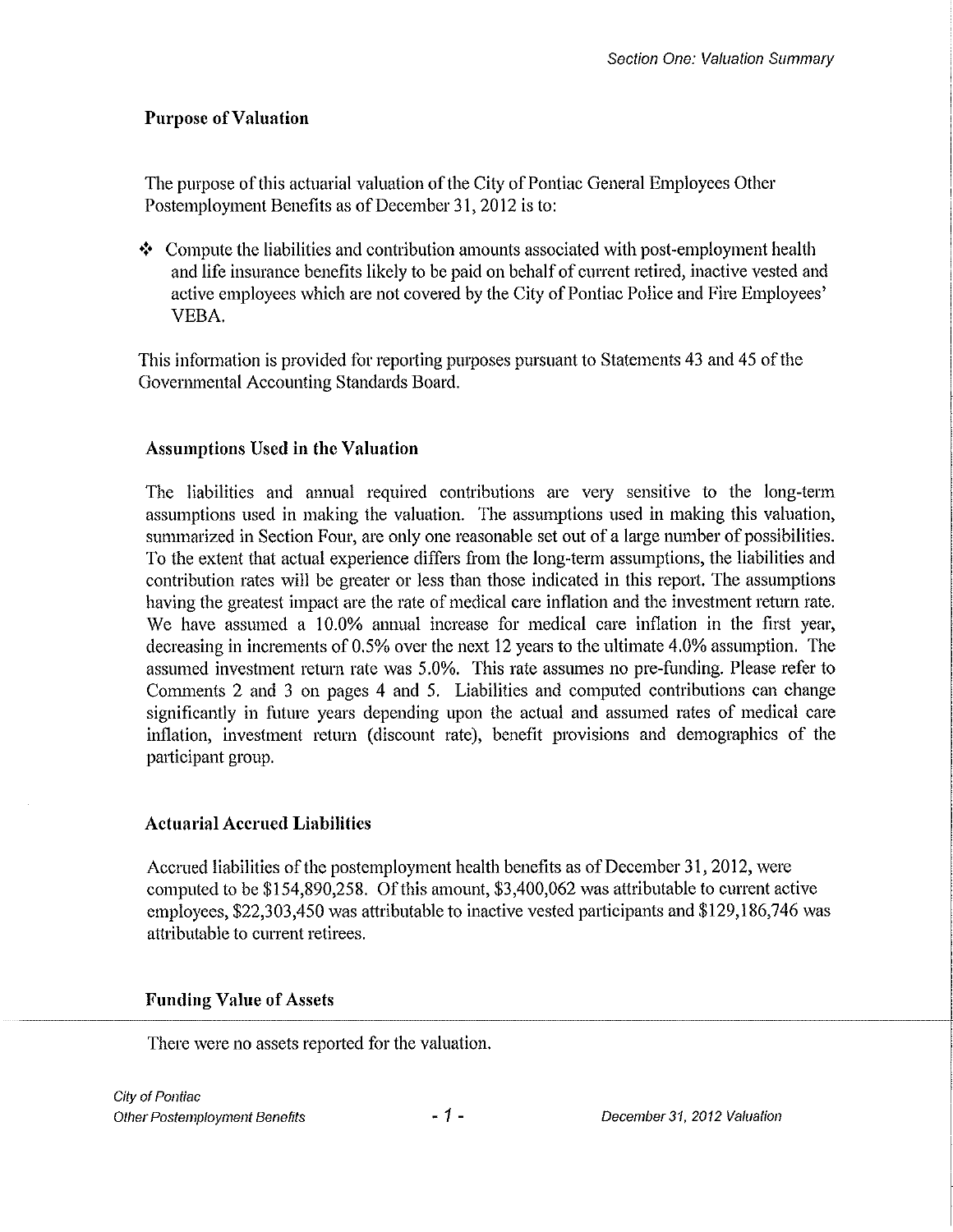#### **Annual Required Contribution (ARC)**

The total Annual Required Contribution was computed to be \$10,058,807 for the Fiscal Year beghming July 1, 2013. There are two components of this contribution, the normal cost and an amortization payment for unfunded actuarial accrued liability. The normal cost contribution was computed to be \$226,776. The amortization payment was computed to be \$9,832,031. The amortization period used was 30 years. The 30 year period is the maximum permitted for reporting purposes under Statements 43 and 45 of the Governmental Accounting Standards Board.

#### **Participants**

|                                     | General     | Police $\&$<br>Fire | Total       |
|-------------------------------------|-------------|---------------------|-------------|
| <b>Active Employees</b>             |             |                     |             |
| <b>Active Participant Payroll</b>   | \$1,070,651 |                     | \$1,070,651 |
| Retirees <sup>*</sup>               | 548         | 193                 | 741         |
| <b>Inactive Vested Participants</b> | -92         |                     |             |

*\*Does not include retirees who retiredfi'om the North Oakland Medical Center.* 

#### **Post-Retirement Health Care Rates**

Data was submitted concerning medical, prescription, dental and life insurance rates for Police and Fire retirees whose date of retirement was prior to August 22, 1996 and all General retirees (excluding North Oakland Medical Center retirees). These benefits are not covered by the VEBA and are paid by the City.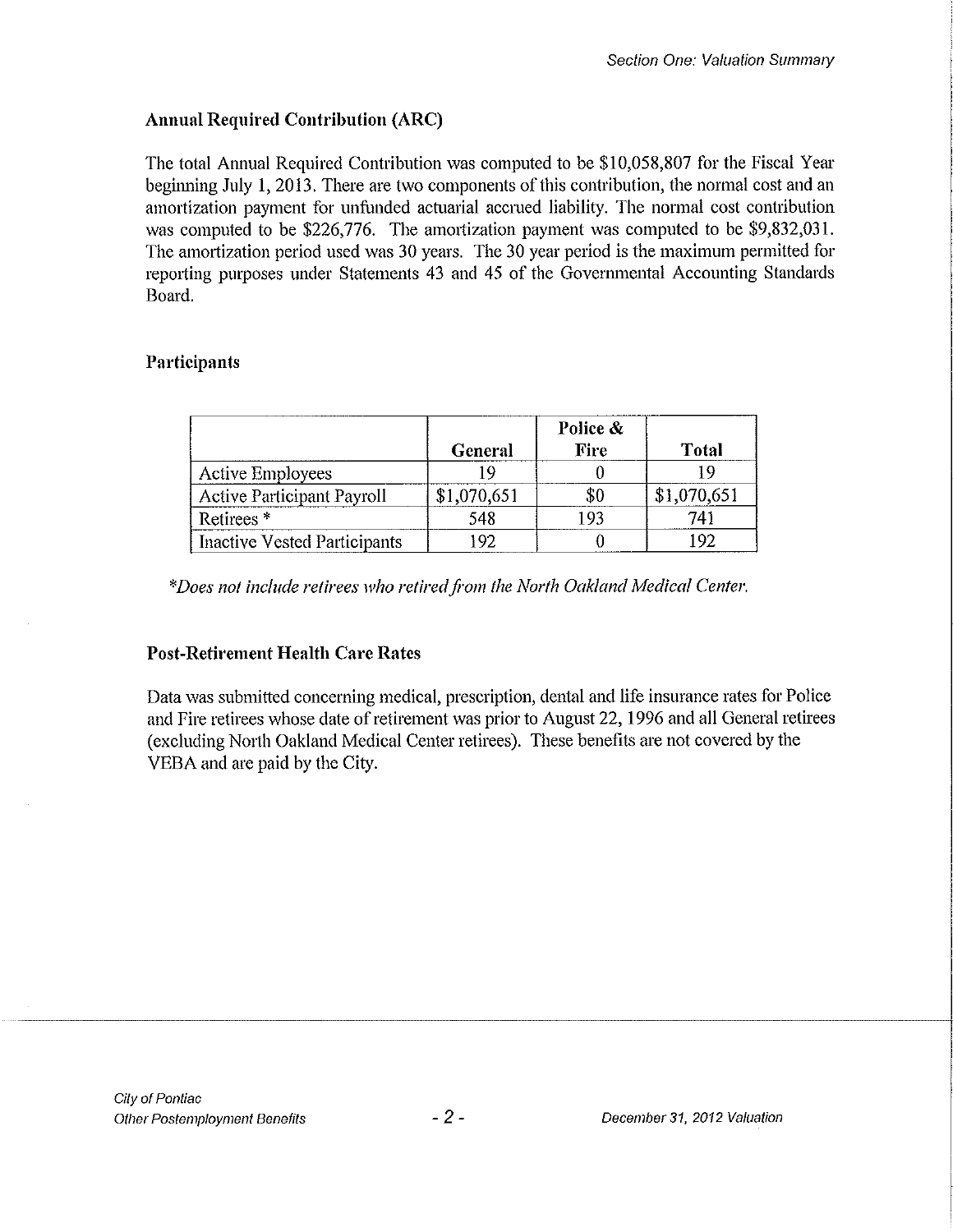**Section Two:** 

## **Actuarial Calculations -**Funding

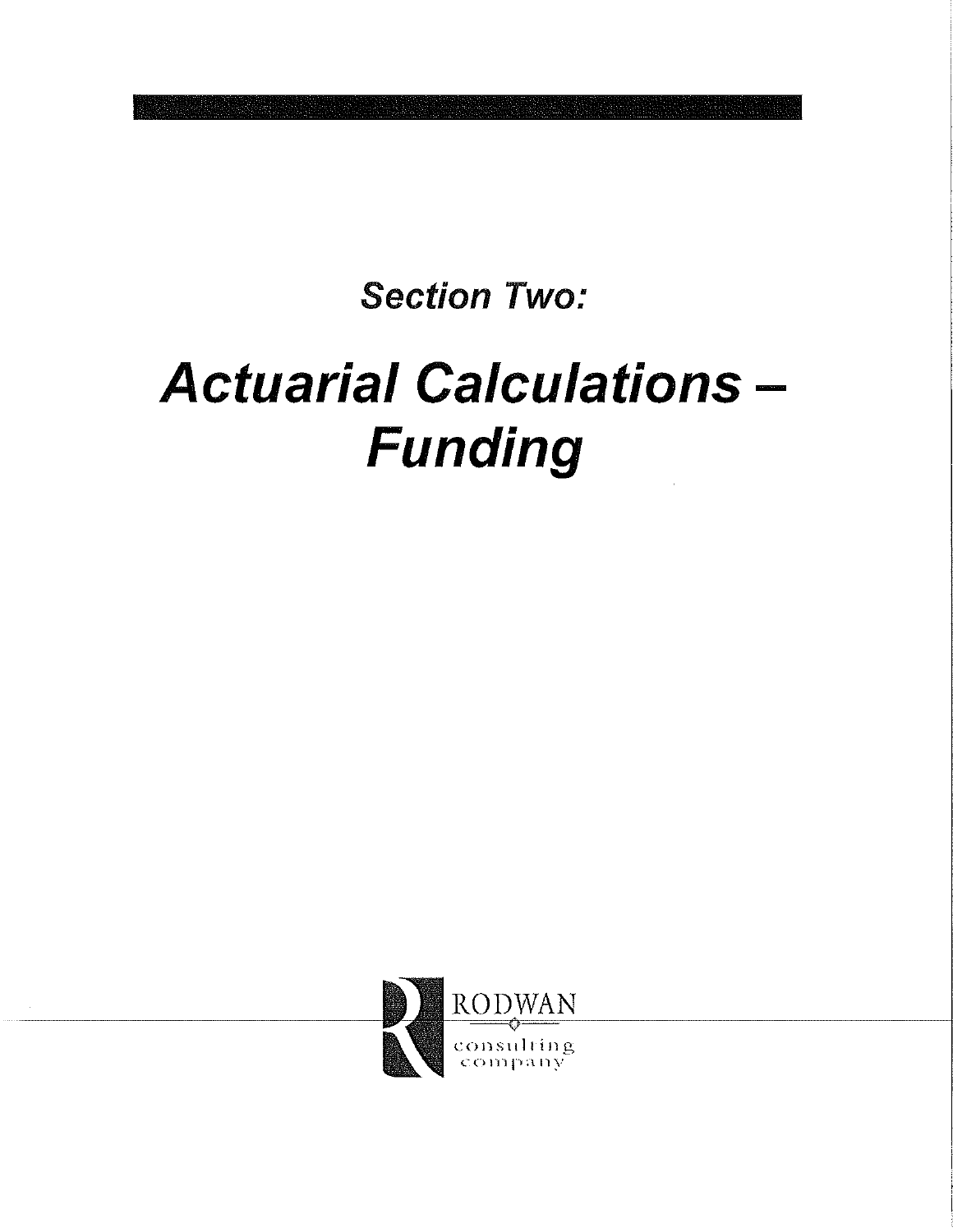#### **Actuarial Accrued Liabilities**

The actuarial accrued liabilities as of December 31,2012 were computed to be the following:

| Active participants                    | \$3,400,062   |
|----------------------------------------|---------------|
| Vested inactive participants           | 22,303,450    |
| Retirees and beneficiaries             | 129,186,746   |
| Total                                  | 154,890,258   |
| <b>Less: Valuation Assets</b>          | None          |
| Unfunded Actuarial Accrued Liabilities | \$154,890,258 |
| <b>Funded Ratio</b>                    | $0.00\%$      |

#### **Computed Annual Required Contribution (ARC)- Fiscal Year Beginning July 1, 2013**

The computed contribution rate consists of two components: normal cost and amortization of unfunded actuarial accrued liability. Normal cost was computed to be a level percent of payroll from date of hire to date of termination.

The portion of the total present value of future benefits allocated to service already rendered is the actuarial accrued liability. Deducting the valuation assets (none) produces the unfunded actuarial accrued liability. We have amortized the unfunded actuarial accrued liability (UAAL) as level dollar payments over 30 years, the maximum period for reporting purposes pursuant to GASB Statements 43 and 45.

|                                      | <b>Annual Required</b><br><b>Contribution (ARC)</b> |
|--------------------------------------|-----------------------------------------------------|
| Normal Cost                          | \$226,776                                           |
| Unfunded Actuarial Accrued Liability | 9,832,031                                           |
| <b>Total Computed Contribution</b>   | \$10,058,807*                                       |

\*The total computed contribution is the gross amount including retiree contributions, which, are currently estimated to be \$546,646 based on information submitted by the City.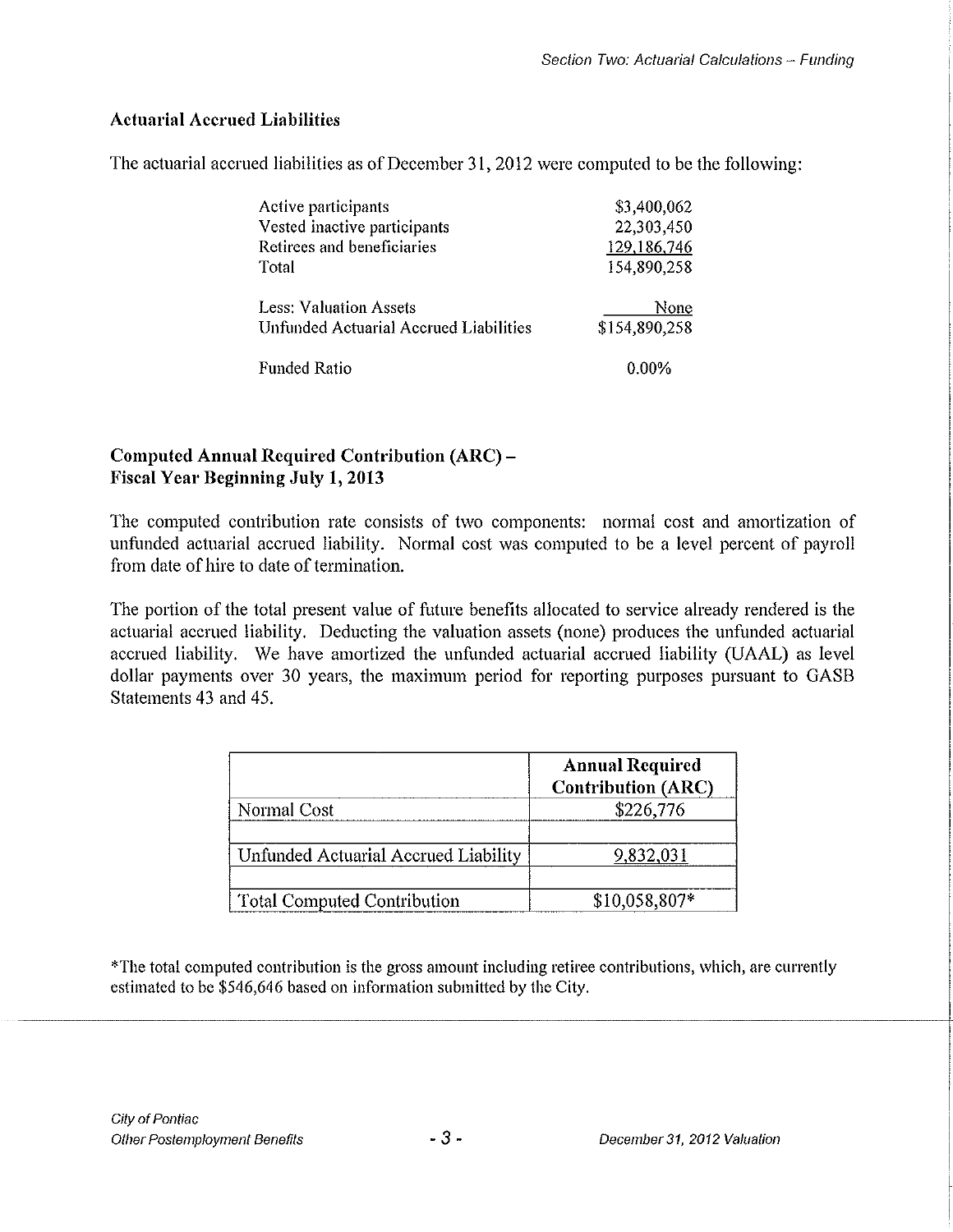#### **Comments**

**Comment 1:** Governmental Accounting Standards Board (GASB) Statements 43 and 45 concern financial reporting for "other postemployment benefits" (OPEB), which are non-pension benefits including retiree health benefits. The standards apply to the plan (Statement 43) and the plan sponsor (Statement 45). Among the required disclosures are the annual OPEB expense, liabilities, funded status and funding progress. Actuarial valuations to determine these disclosures are required at least every 3 years for plans with fewer than 200 participants and at least every 2 years for Plans with 200 participants or more.

**Comment** 2: The GASB statements do not mandate that the plan sponsor pre-fund OPEB liabilities. However, if the plan sponsor's funding policy is to contribute less than the Annual Required Contribution (ARC), the GASB standards require that an assumed rate of investment return (discount rate) reflecting the assumed rate of return on the City's General Fund be used to compute the liabilities and Annual Required Contribution. This produces higher liabilities, ARC, and the OPEB obligation amounts that must be reported in the financial statements than would be the case if there were pre-funding. The OPEB obligation represents the cumulative difference between the annual OPEB cost and the employer's actual contribution.

For purposes of this valuation we have assumed a rate of investment return (5.0%) based upon the assumption that the City will not contribute the full actuarially determined annual required contribution. The 5.0% assumed rate is 1% higher than the assumed rate of wage inflation. If a lower discount rate is assumed, the liabilities and ARC would be greater. If a higher rate discount rate is assumed the liabilities and ARC would be lower.

**Comment** 3: Liabilities for health insurance premiums are also highly dependent upon the underlying assumptions concerning medical care inflation. For the purposes of this valuation, we assumed a I 0.00% annual medical care inflation rate in the first year, decreasing in 0.5% increments over the following 12 years to the ultimate assumed rate of 4.0%. Liabilities and computed contributions would be greater if higher medical care inflation rates are assumed, and lower if lower inflation rates are assumed.

**Comment 4:** The unfunded actuarial accrued liabilities were amortized over the maximum 30 year period permitted for reporting purposes under the GASB standards. A shorter period would result in higher computed contribution rates. A 30 year period was also used in the last annual actuarial valuation of Post Employment Benefits.

**Comment** 5: In order for assets to be considered in determining the unfunded actuarial accrued liability, the assets must be a) irrevocably held in a trust or equivalent arrangement, b) dedicated to providing benefits to retirees and their beneficiaries in accordance with the terms of the plan, and c) legally protected from creditors of the employer or plan.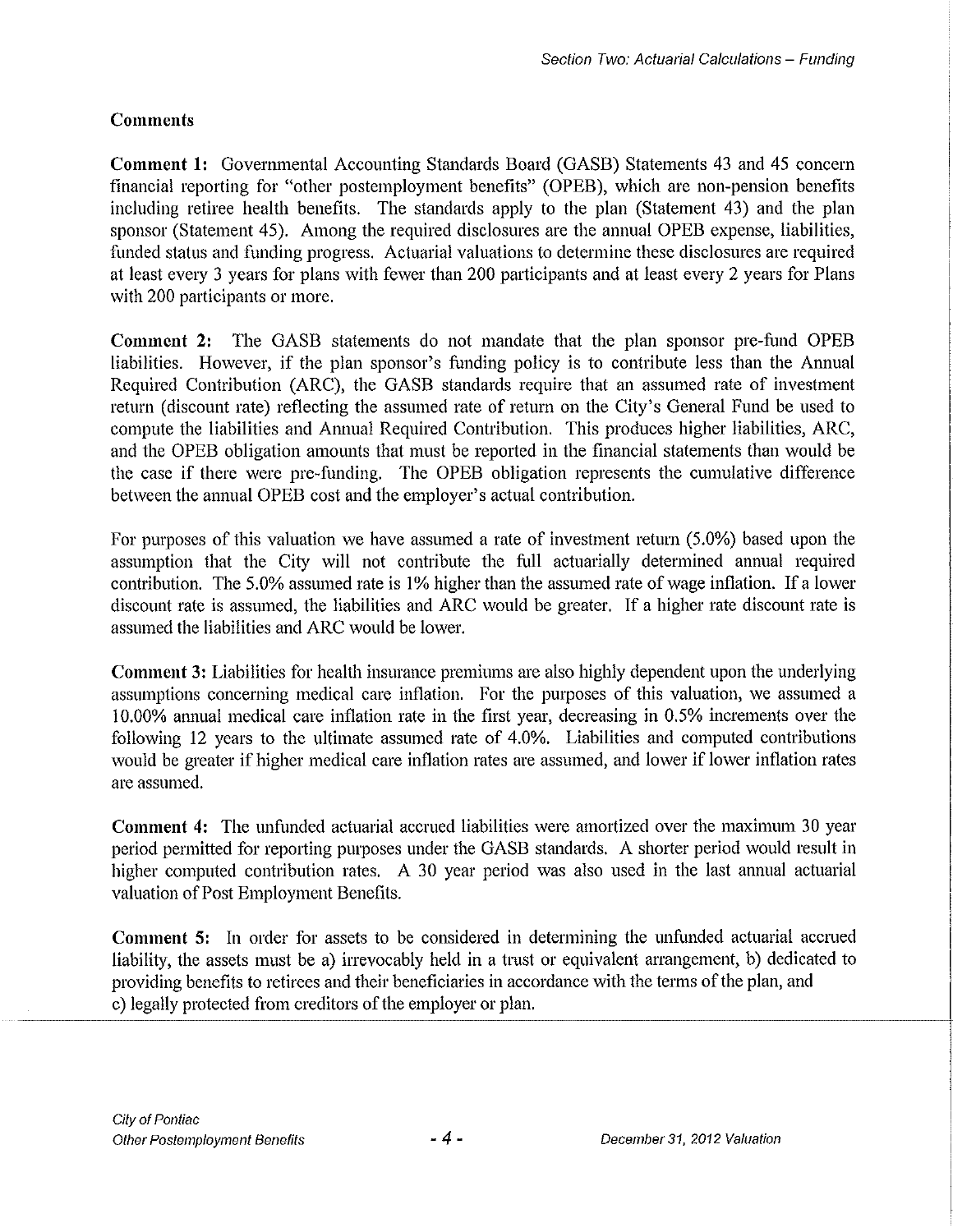### **Section Three:**

## **Benefit Provisions**

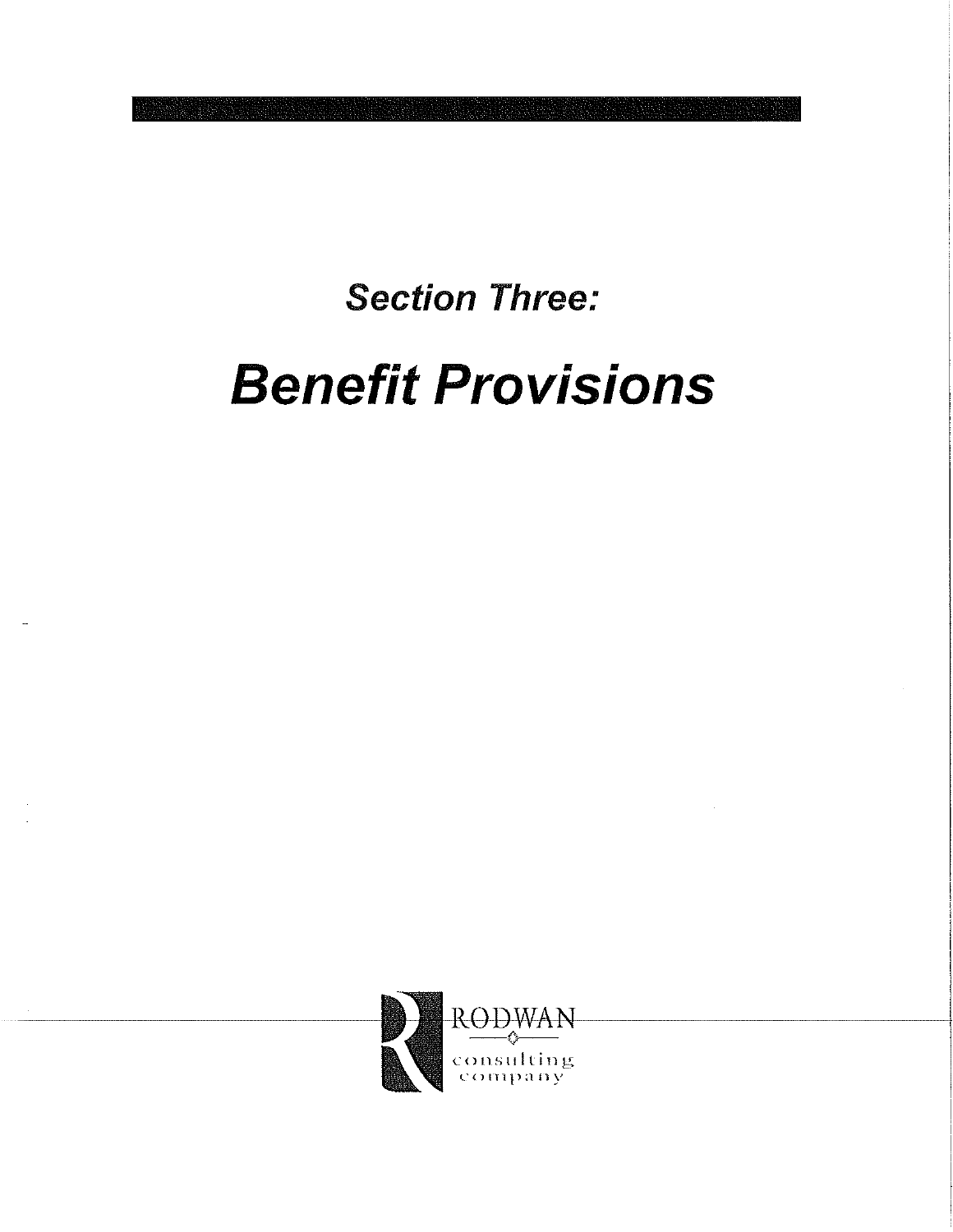#### **Benefit Provision Summary**

This valuation of Other Postemployment Benefits for City of Pontiac employees covers only those benefits that are not provided through the Police and Fire Employees' VEBA.

#### **Retiree Health Benefits**

The City pays retiree health benefits and life insurance for General retirees and Police and Fire retirees who retired prior to August 22, 1996 (i.e. not covered by the Police and Fire VEBA). Medical, prescription and core dental benefits are provided for eligible retirees, spouses and dependents.

Non-Medicare eligible participants are covered under the BCBS self-insured plan. Medicare eligible participants are covered under the BCBS insured Medicare Advantage plan.

#### **Survivor Benefits**

Benefits (except Life Insurance) continue to the eligible beneficiary after the retiree's death.

#### **Retiree Contributions**

Retirees currently not eligible for Medicare, contribute \$91.13/mo. for 1 person coverage, \$323.79/mo. for 2 person coverage and \$505.71/mo. for family coverage. Medicare eligible retirees do not contribute.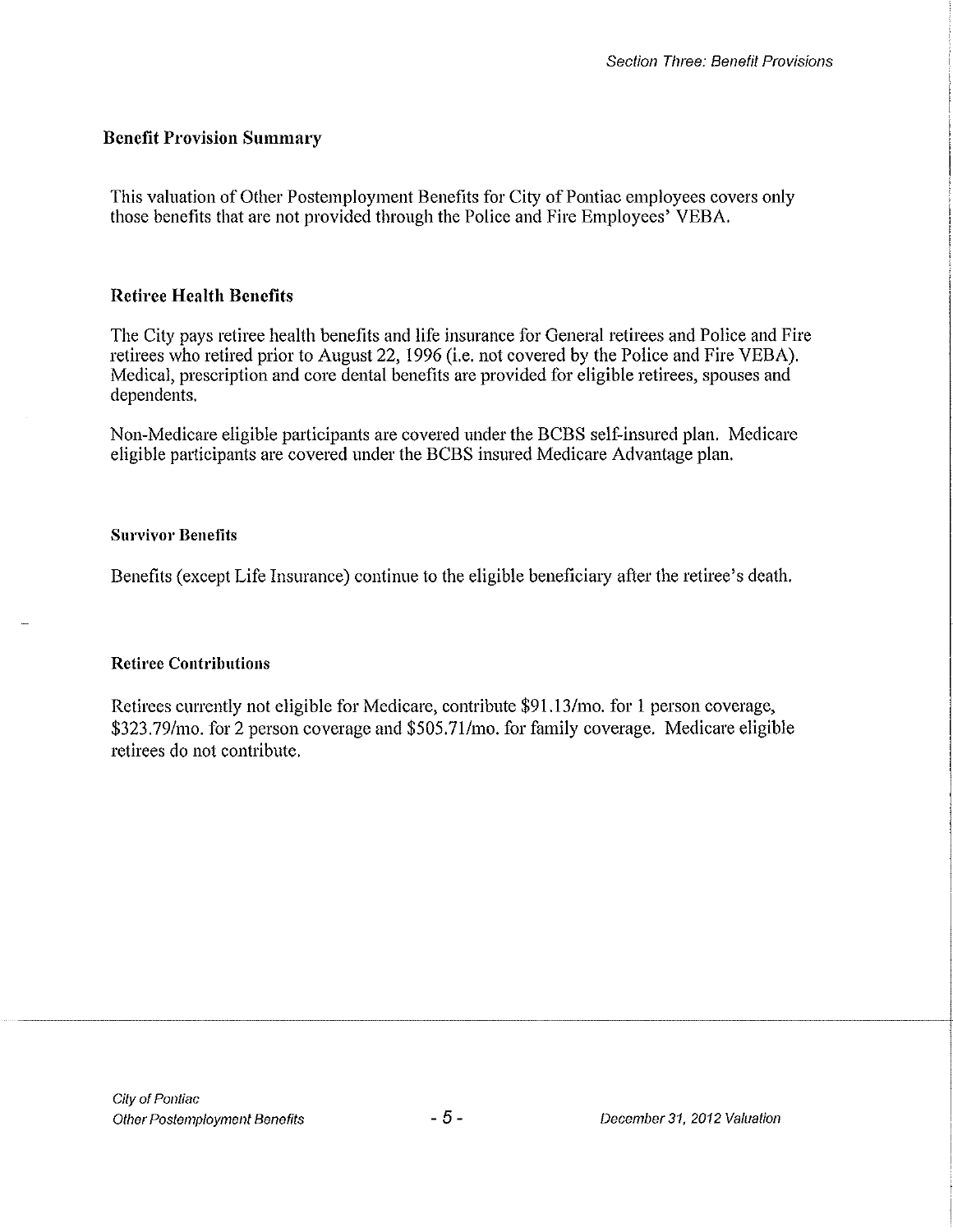### **Section Four:**

## **Actuarial Assumptions And Methods**

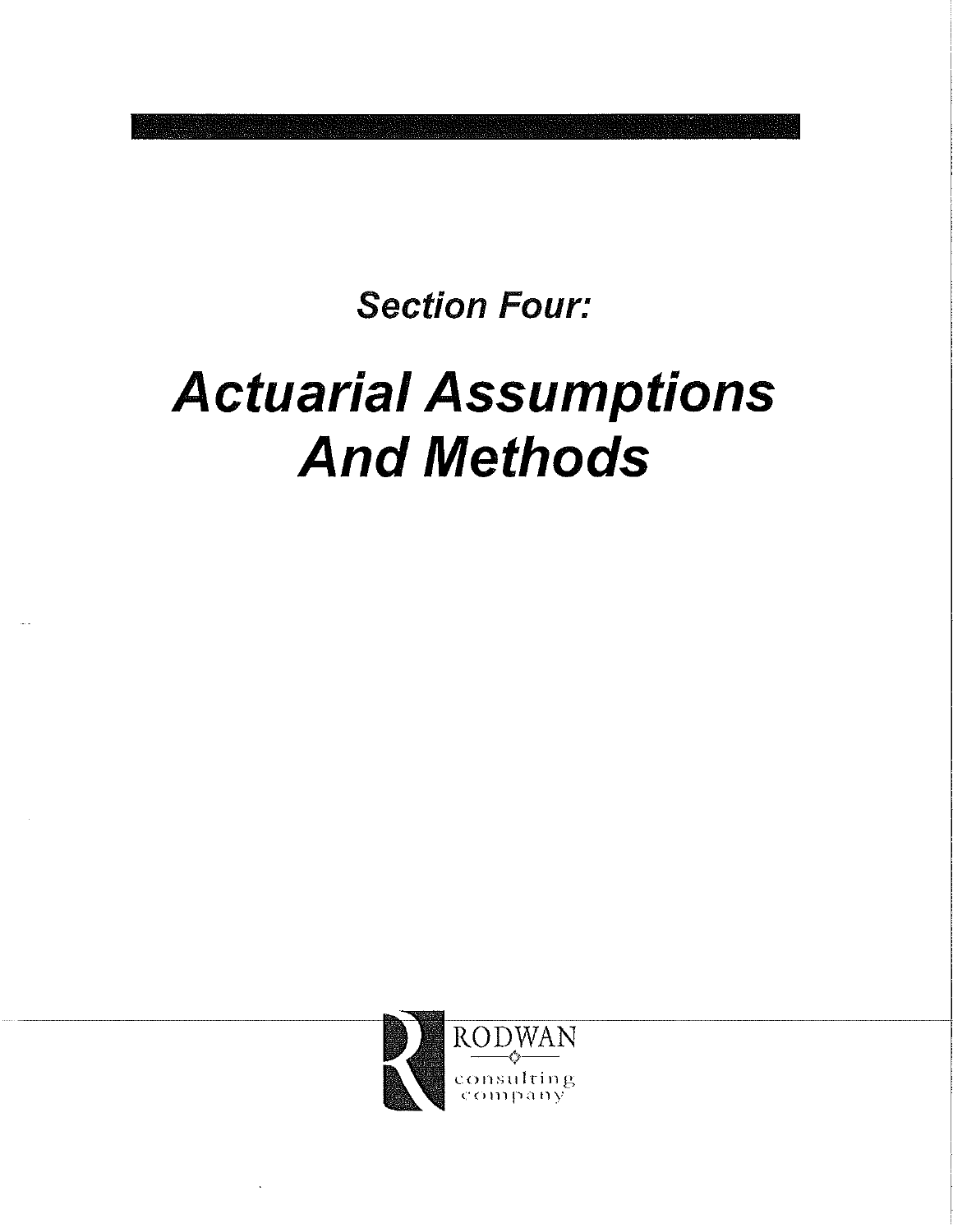#### Actuarial Assumptions

 $\overline{a}$ 

 $\bar{\beta}$ 

| <b>Economic Assumptions</b> |                                                                   |
|-----------------------------|-------------------------------------------------------------------|
| Interest Rate<br>(i)        | 7.50% (net of expenses)                                           |
| (ii) Medical Inflation Rate | 10.0%, graded down to 4.0% in $0.5\%$<br>increments over 12 years |
| (iii) Salary Increases      |                                                                   |
| Across-the-Board            | 4.0%                                                              |
| Merit and Longevity         | Age related rates                                                 |

|        |             | <b>Non-Teamsters</b><br><b>Teamsters</b> |              |                |                  |              |
|--------|-------------|------------------------------------------|--------------|----------------|------------------|--------------|
| Sample | <b>Base</b> | Merit &                                  |              | Years of       | Merit &          |              |
| Ages   | Economic    | Longevity                                | <b>Total</b> | <b>Service</b> | Longevity        | <b>Total</b> |
| 20     | 4.0%        | 4.9%                                     | 8.9%         | $1$ to $10$    | 2.5%             | 7.0%         |
| 25     | $4.0\%$     | 3.7%                                     | 7.7%         | thereafter     | 1.0 <sub>2</sub> | 5.5          |
| 30     | 4.0%        | 2.9%                                     | 6.9%         |                |                  |              |
| 35     | 4.0%        | 2.1%                                     | 6.1%         |                |                  |              |
|        |             |                                          |              |                |                  |              |
| 40     | 4.0%        | 1.6%                                     | 5.6%         |                |                  |              |
| 45     | $4.0\%$     | 1.4%                                     | 5.4%         |                |                  |              |
| 50     | $4.0\%$     | 1.3%                                     | 5.3%         |                |                  |              |
| 55     | 4.0%        | 1.1%                                     | 5.1%         |                |                  |              |
| 60     | 4.0%        | 1.1%                                     | 5.1%         |                |                  |              |

#### **Sample Annual Rates of Salary Increase**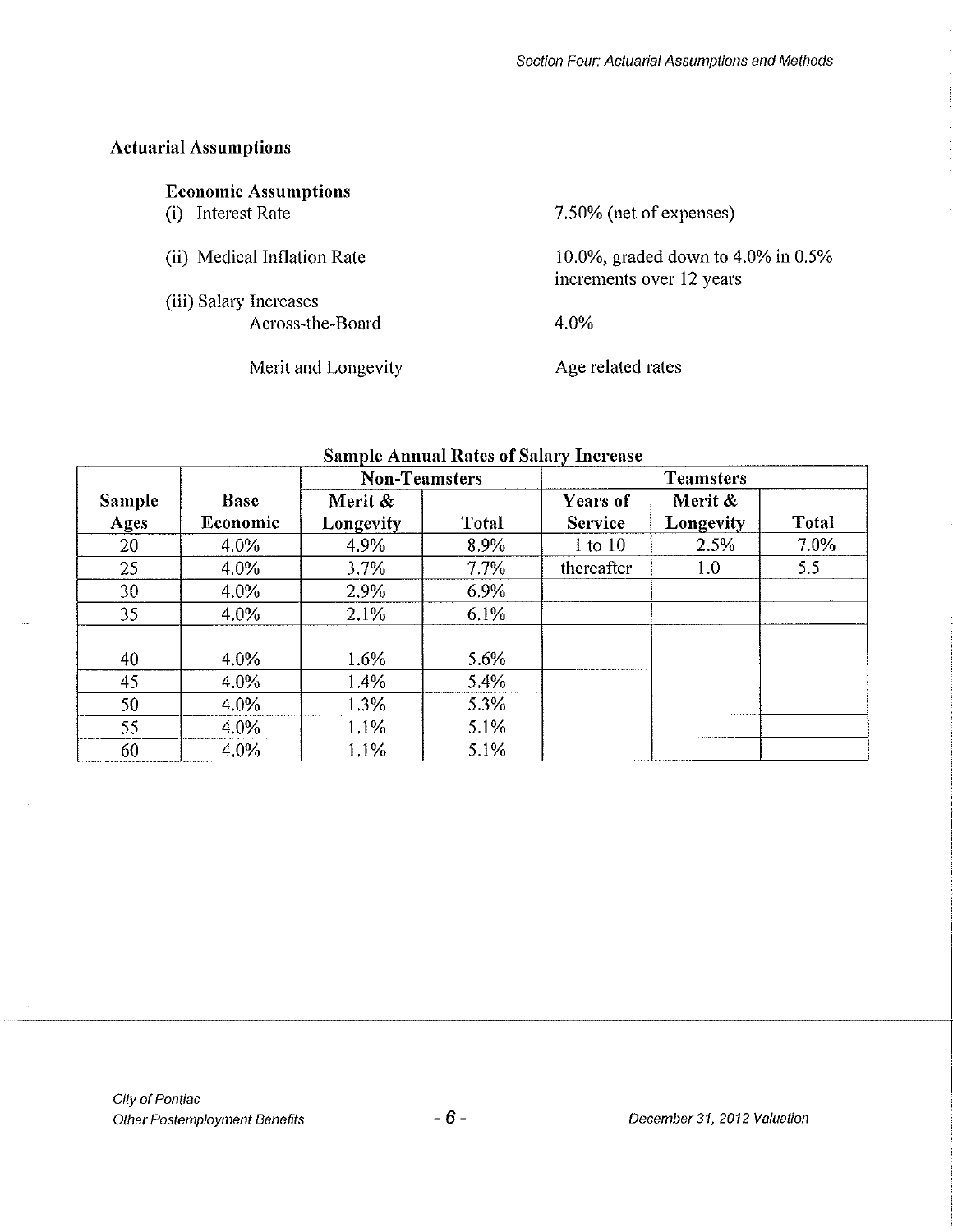#### **Demographic Assumptions**

#### **(i) Mortality**

#### General - 1983 Group Annuity Mortality Table

| Sample |          | Value of<br>\$1 Monthly for Life | <b>Future Life</b><br><b>Expectancy (Years)</b> |       |  |
|--------|----------|----------------------------------|-------------------------------------------------|-------|--|
| Ages   | Men      | Women                            | Men                                             | Women |  |
| 50     | \$132.63 | \$141.91                         | 29.2                                            | 34.9  |  |
| 55     | 124.30   | 135.50                           | 24.8                                            | 30.2  |  |
| 60     | 113.90   | 127.17                           | 20.6                                            | 25.7  |  |
| 65     | 101.22   | 116.64                           | 16.7                                            | 21.3  |  |
| 70     | 87.30    | 103.61                           | 13.2                                            | 17.1  |  |
| 75     | 72.78    | 88.75                            | 10.2                                            | 13.4  |  |
| 80     | 58.43    | 73.55                            | 7.6                                             | 10.2  |  |

Police-Fire- 1994 Group Annuity Mortality Table set back one year for males and females.

| Sample |          | Value of<br>\$1 Monthly for Life | <b>Future Life</b><br><b>Expectancy (Years)</b> |       |  |
|--------|----------|----------------------------------|-------------------------------------------------|-------|--|
| Ages   | Men      | Women                            | Men                                             | Women |  |
| 55     | \$134.46 | \$142.12                         | 27.0                                            | 31.1  |  |
| 60     | 124.60   | 133.88                           | 22.7                                            | 26.5  |  |
| 65     | 113.00   | 123.84                           | 18.6                                            | 22.1  |  |
| 70     | 100.30   | 112.29                           | 15.0                                            | 18.1  |  |
| 75     | 86.40    | 98.51                            | 11.7                                            | 14.3  |  |
| 80     | 71.54    | 83.08                            | 8.9                                             | 10.9  |  |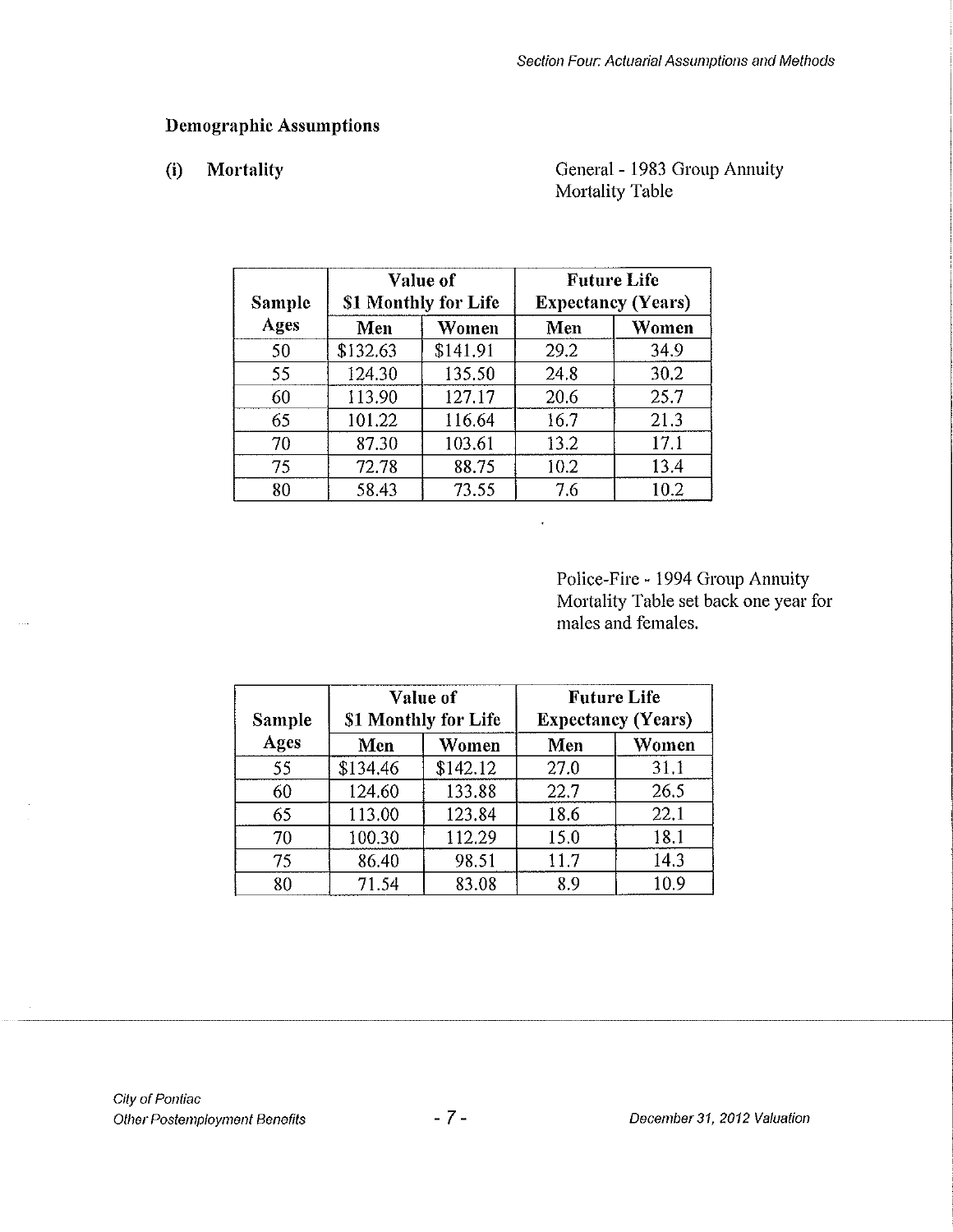#### **(ii) Disability**

| Sample<br>Ages | <b>Percent Becoming Disabled</b><br><b>Within Next Year</b> |
|----------------|-------------------------------------------------------------|
| 25             | 0.42%                                                       |
| 30             | 0.45%                                                       |
| 35             | 0.51%                                                       |
| 40             | 0.67%                                                       |
| 45             | 0.92%                                                       |
| 50             | 1.36%                                                       |
| 55             | 2.20%                                                       |
| 60             | 4.32%                                                       |

(iii) Termination of Employment Service related rates for first 5 years of employment. Age related rates for after first 5 years of employment

| Sample<br>Ages | Years of<br><b>Service</b> | % of Active Members<br><b>Separating Within One Year</b> |
|----------------|----------------------------|----------------------------------------------------------|
| All            | 0                          | 20.0%                                                    |
|                | $\mathbf{1}$               | 18.0                                                     |
|                | $\overline{2}$             | 15.0                                                     |
|                | 3                          | 12.0                                                     |
|                | 4                          | 10.0                                                     |
| 20             | 5 & Over                   | 7.0                                                      |
| 25             |                            | 7.0                                                      |
| 30             |                            | 6.0                                                      |
| 35             |                            | 4.8                                                      |
| 40             |                            | 3.5                                                      |
| 45             |                            | 2.4                                                      |
| 50             |                            | 1.5                                                      |
| 55             |                            | 1.0                                                      |
| 60             |                            | 1.0                                                      |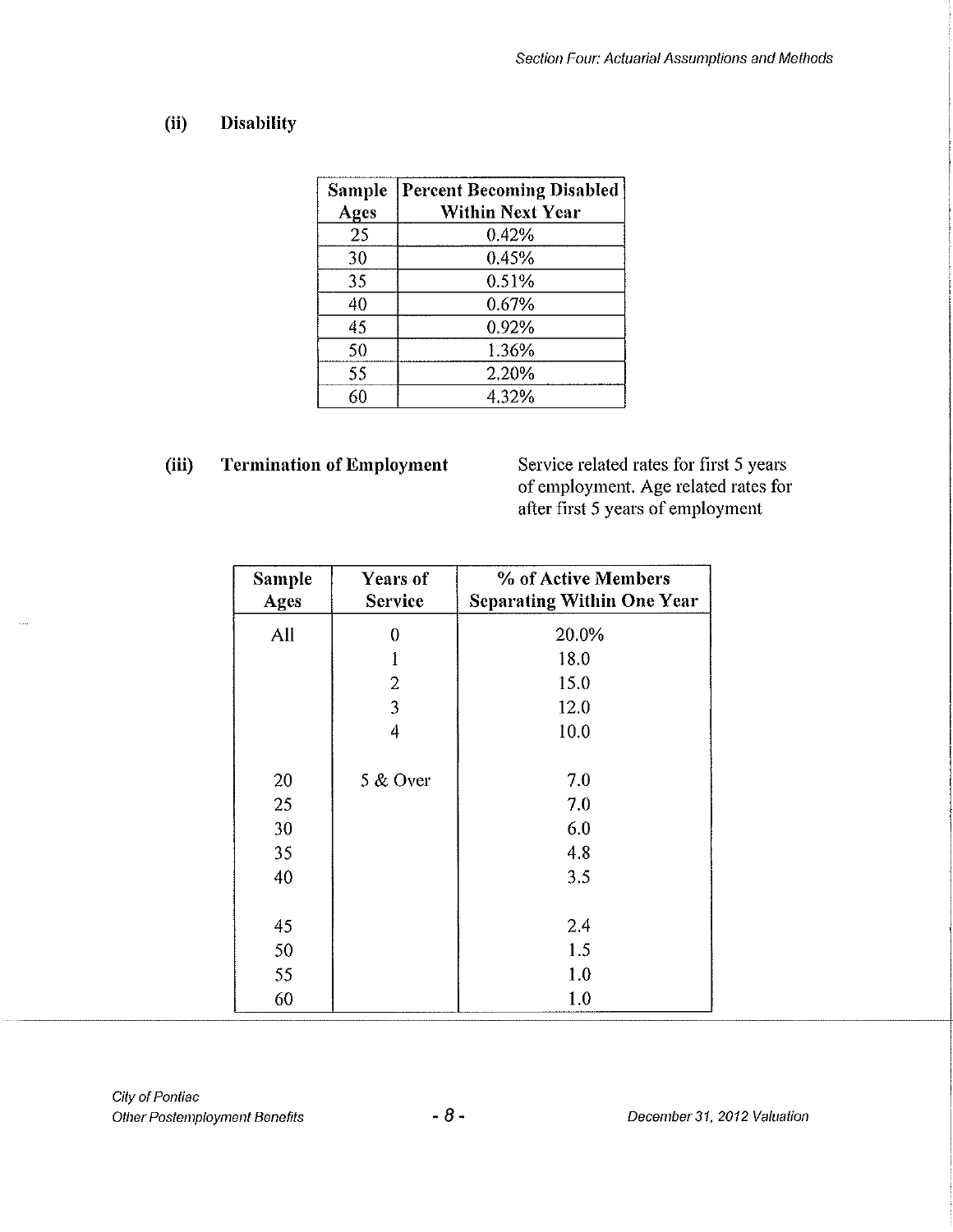#### (iv) Retirement Rates **Age-related rates**

| <u>Age</u> |     |
|------------|-----|
| 50         | 35% |
| 51         | 30  |
|            |     |
| 52         | 25  |
| 53         | 25  |
| 54         | 25  |
|            |     |
| 55         | 25  |
| 56         | 25  |
| 57         | 50  |
| 58         | 50  |
| 59         | 50  |
|            |     |
| 60         | 20  |
| 61         | 25  |
| 62         | 30  |
| 63         | 30  |
| 64         | 25  |
|            |     |
| 65         | 50  |
| 66 and up  | 100 |

#### **Active Members Retiring within Y car Following Attainment of Indicated Retirement Age or Service**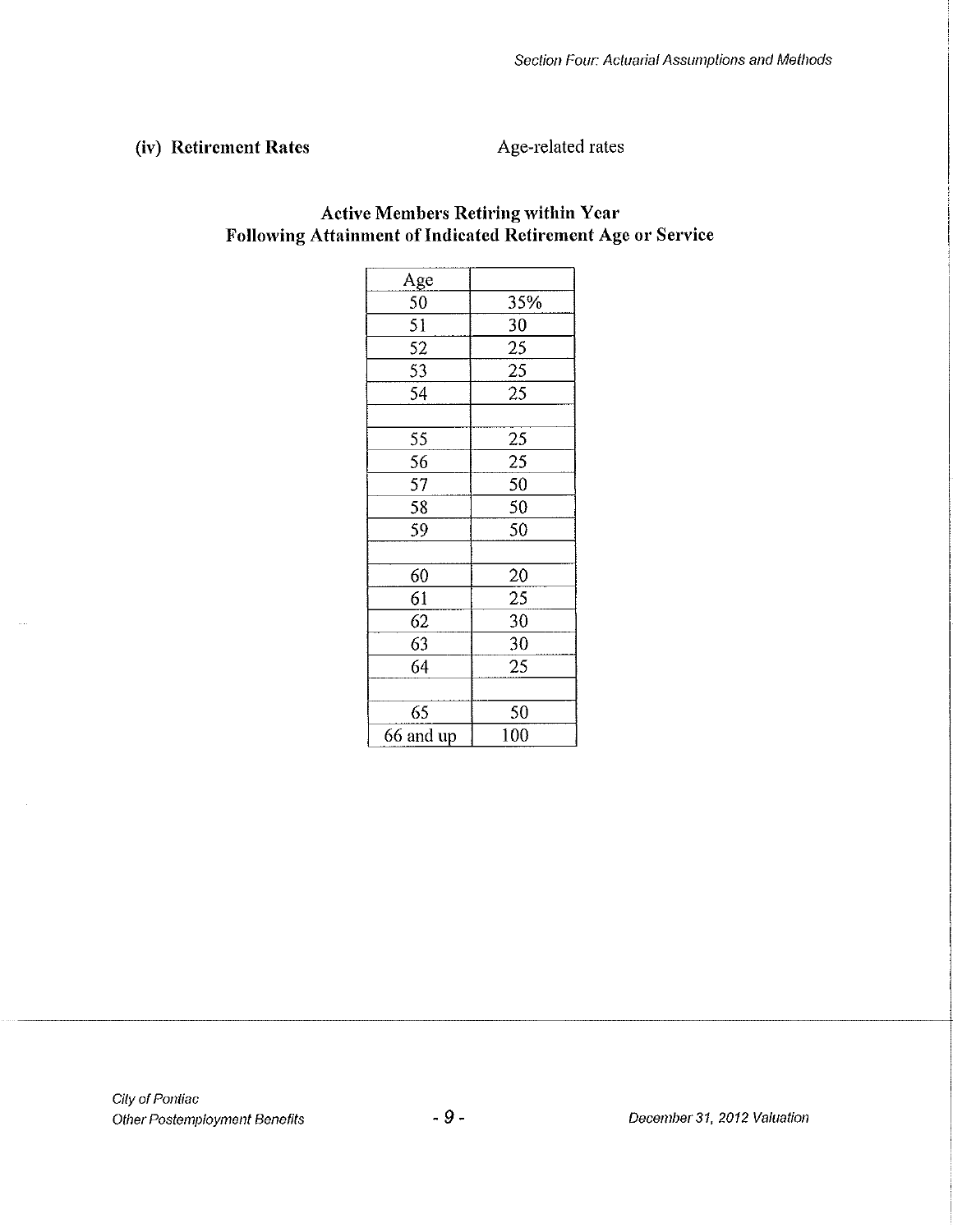#### **Actuarial Method** Used **for the Valuation**

*Normal Cost.* Normal cost and the allocation of actuarial present values between service rendered before and after the valuation date were determined using an individual entry age actuarial cost method having the following characteristics:

- $\cdot \cdot$  The annual normal costs for each individual active participant, payable from date of hire to date of retirement, are sufficient to accumulate the value of the participant's benefit at the time of retirement;
- $\triangle$  Each annual normal cost is a constant percentage of the participant's year-by-year projected covered pay.

*Financing of Unfunded Actuarial Accrued Liability.* Unfunded actuarial accrued liability was amortized as a level percent of payroll over 30 years.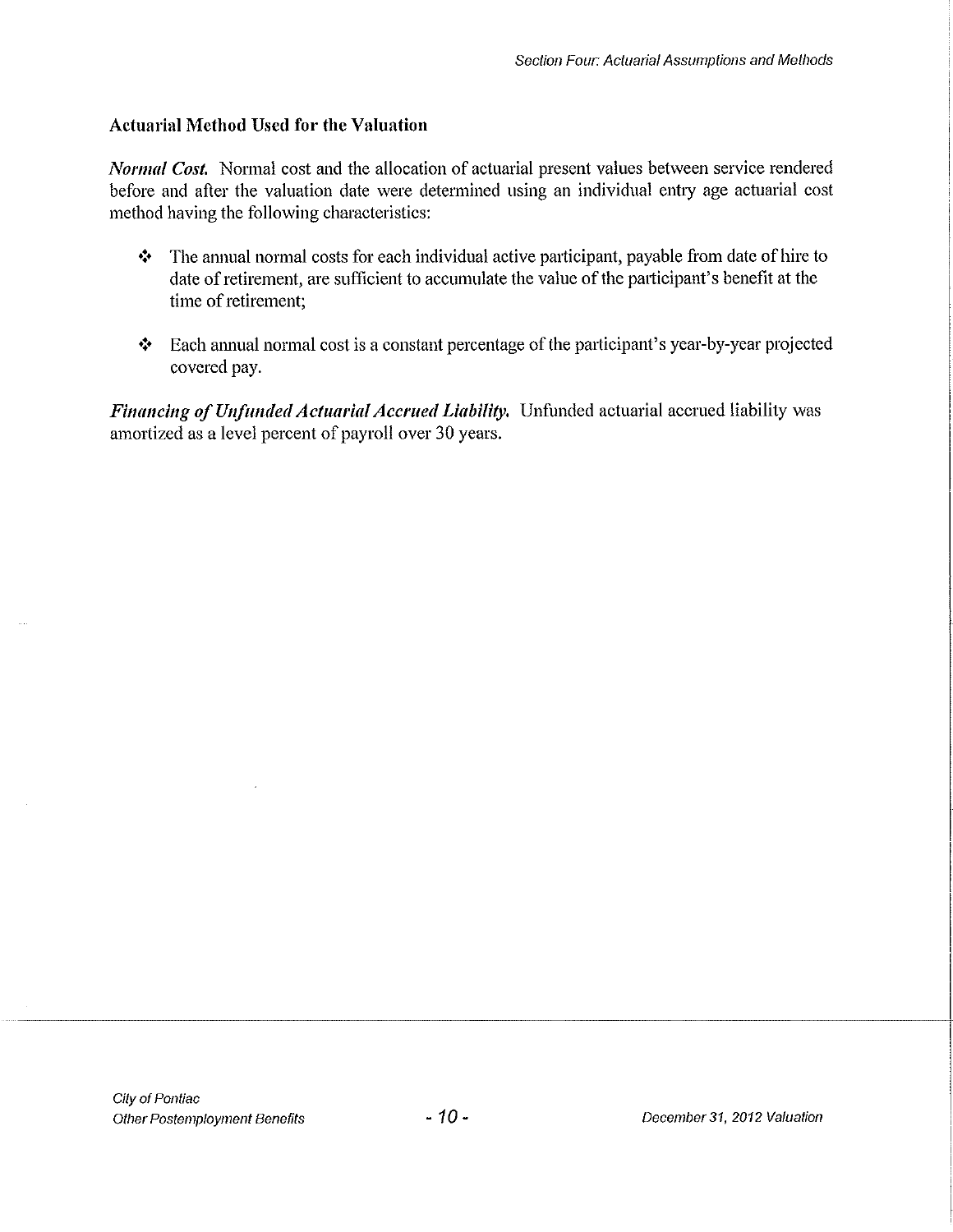**Section Five:** 

## **Valuation Data**

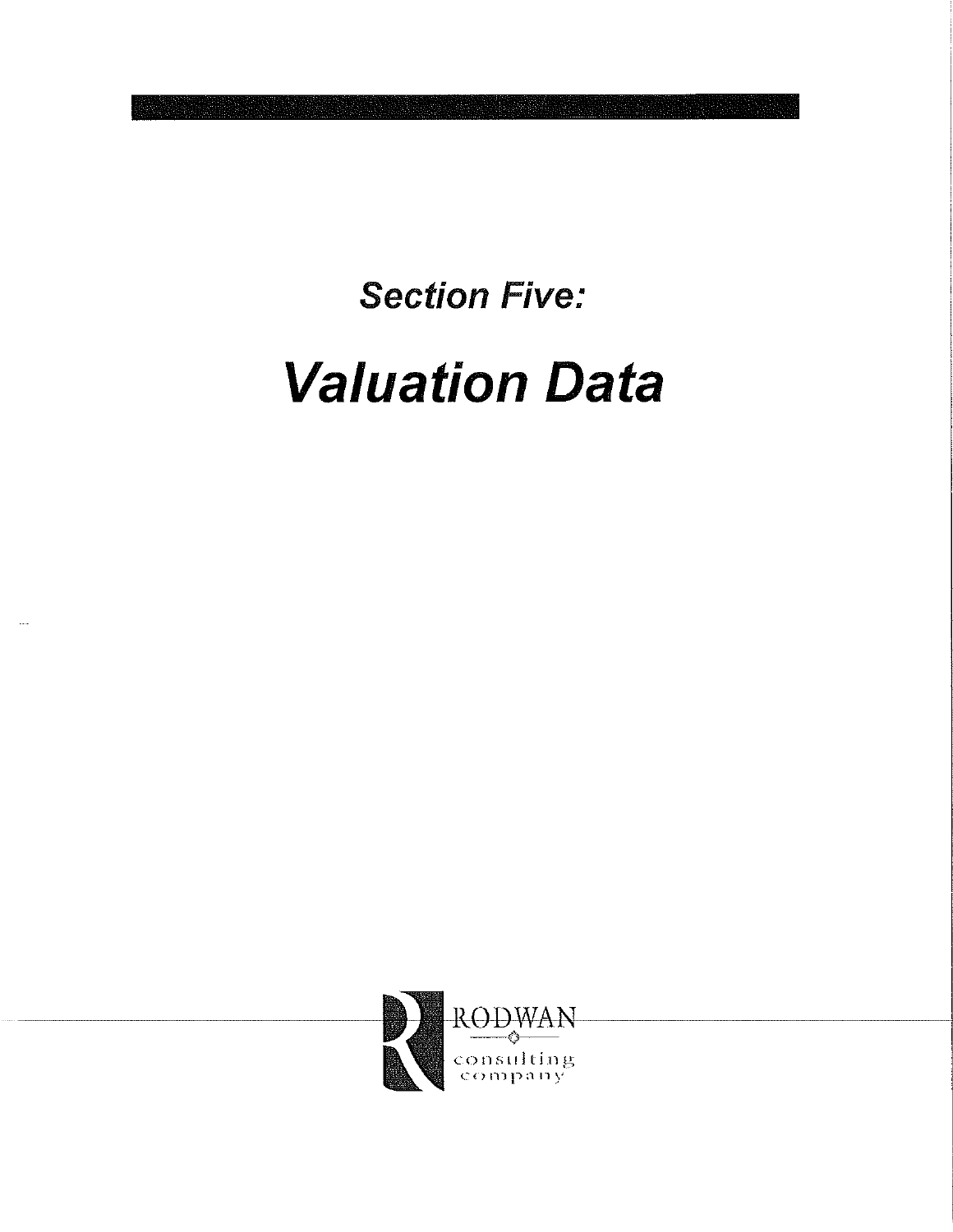#### **Financial Information**

There were no assets reported as of December 31, 2012.

#### **Participant Summary**

#### **Retirees and Beneficiaries**

| <b>Valuation Groups</b> | Number |  |  |
|-------------------------|--------|--|--|
| <b>General Retirees</b> |        |  |  |
| Police & Fire Retirees  |        |  |  |

#### **<u>Vested Inactive Employees</u>**

 $\sim$ 

| <b>Valuation Groups</b> | <b>Number</b> |  |  |  |
|-------------------------|---------------|--|--|--|
| General                 |               |  |  |  |
| Police & Fire           |               |  |  |  |